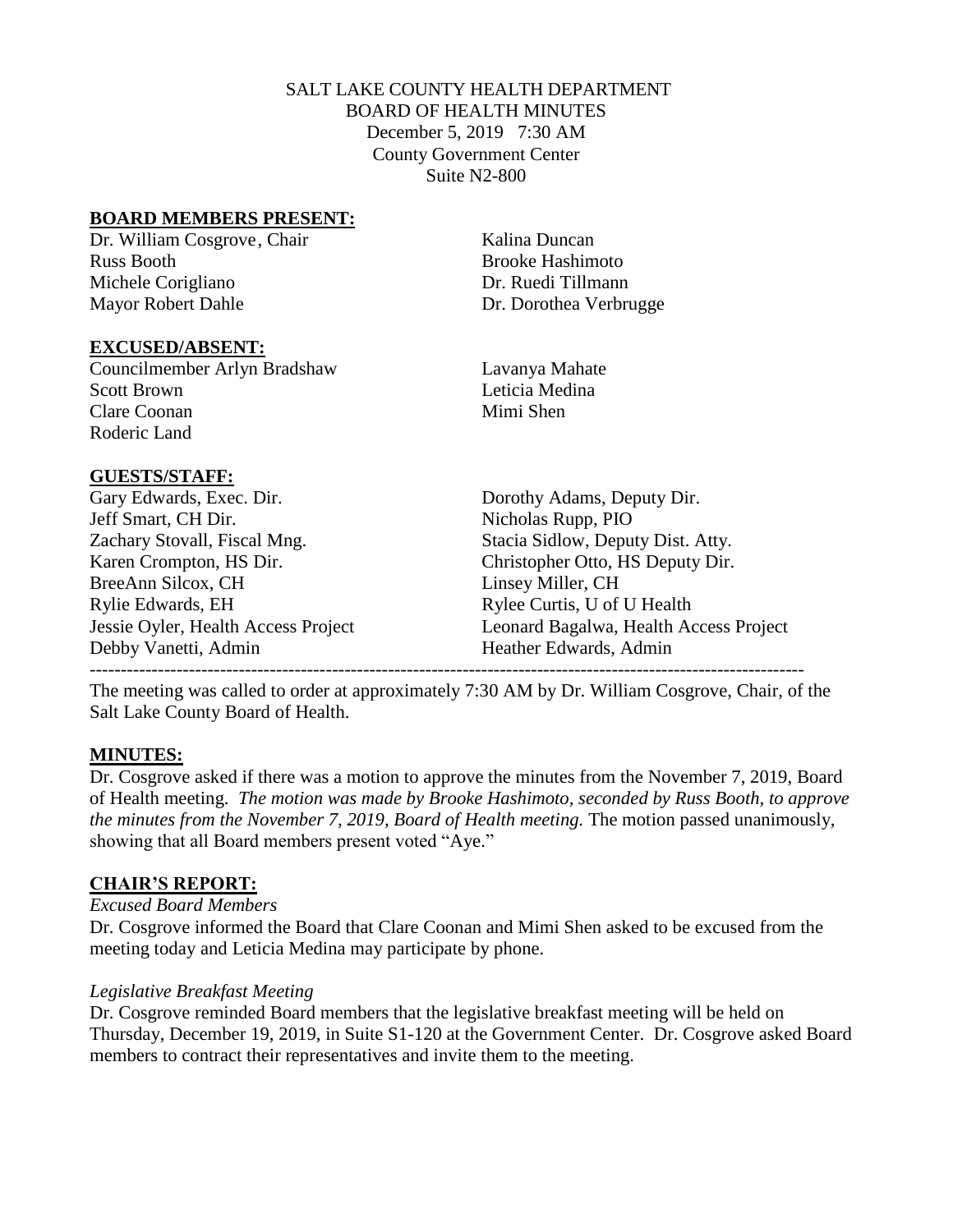#### *Nominating Committee*

Dr. Cosgrove stated that it is time to appoint a nominating committee to select the 2020 2<sup>nd</sup> Vice Chair. Brooke Hashimoto, Kalina Duncan, and Mayor Robert Dahle stated they are willing to serve on the committee.

## *Executive Director Evaluation*

Dr. Cosgrove reminded Board members that the Executive Director evaluation is due to Heather. The Board Executive Committee will meet next week to conduct the formal evaluation.

## *Children Insurance Report*

Dr. Cosgrove distributed the 2019 Utah State of Children's Coverage Report and asked for a more indepth discussion regarding the report during the January Board meeting to discuss childhood insurance coverage and possibly consider a Board resolution.

# **DIRECTOR***'***S REPORT:**

## *Department Reaccreditation*

Gary informed Board members that the department is preparing to submit a reaccreditation application with the Public Health Accreditation Board (PHAB) and request that the Board authorize Dr. Cosgrove to sign a letter of support for the application which was included in the meeting packet. Dr. Cosgrove asked for a motion to approve the letter from the Board to PHAB supporting the departments reaccreditation. *The motion was made by Kalina Duncan, seconded by Brooke Hashimoto, to approve the letter of support.* The motion passed unanimously, showing that all Board members present voted "Aye."

# *Academic Health Department*

Gary informed Board members that the department is meeting with the University of Utah to begin discussing the development of an academic health department model in 2020. This is a model where local universities join with local public health departments to strengthen public health training and practice. The department will be working on a memorandum of agreement with the University prior to the 2020 fall semester. He will continue to update the Board as the meetings progress.

# *Nurse Family Partnership (NFP) Program Discussion*

Gary informed the Board that he met with Dr. Neal Davis, Intermountain Healthcare, to discuss working with the Utah Department of Health to expand the NFP program across the state. Dr. Davis is proposing a telehealth model to implement a state-wide program which could cut the expense of infrastructure and working with UDOH on a state Medicaid waiver to assist with long-term funding. New Mexico recently implemented a program similar to this and representatives will be invited to attend a future meeting.

# *2020 Budget Adopted*

Gary announced that the County Council adopted the 2020 budget on December 3. The department budget was approved as submitted and includes funding to make the health fund balance whole.

# *Vaping Related Illness*

Gary informed Board members that there are currently 112 cases of vaping related illness in the state. He stated that the disease monitoring continues, peaked in late July, with 76% of cases being hospitalized.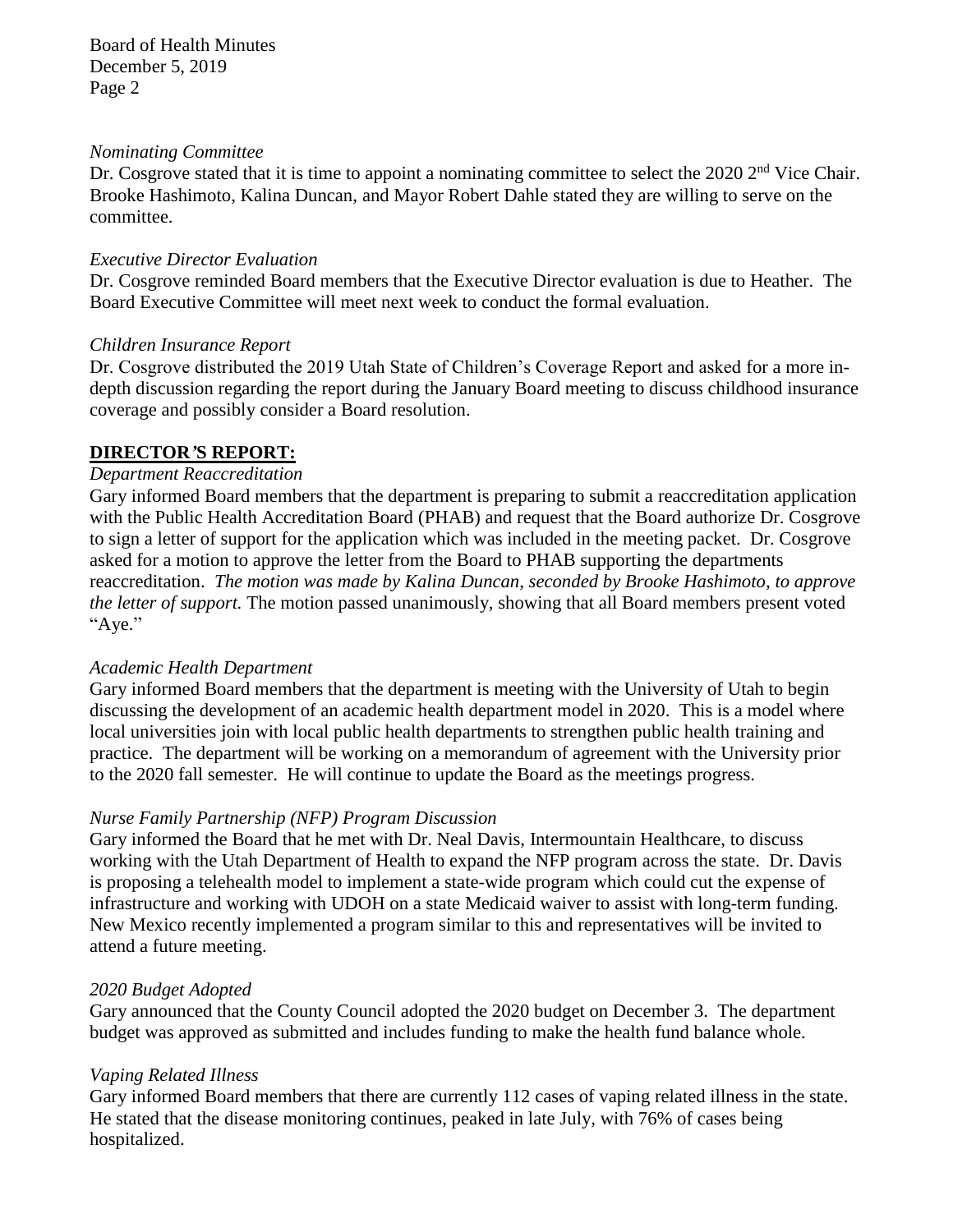# *Teen Births*

Gary stated that during the November Board meeting there was a request for the department to look at adolescent birth rates by school district and the department has taken a preliminary look at the rates. Once this is complete the department will be meeting with school representatives to discuss the rates and what can be done to address the concerns.

# *Bill Request Titles*

Gary distributed and reviewed a list of legislative titles of interest for the upcoming 2020 session:

- Raw Milk Products Amendments Rep. Coleman
- School and Child Care Center Water Testing Requirements Rep. Handy
- Electronic Cigarette and Other Nicotine Product Amendments Sen. Christensen
- Health Inspections Amendments Rep. Watkins
- Insulin Purchasing and Distribution Program Rep. Thurston
- Electronic Cigarettes in Schools Amendments Rep. Pulsipher
- Vehicle Emissions Reduction Program Rep. Stenquist
- Joint Resolution Encouraging Action to Reduce the Number of Utah Children with Elevated Blood Lead Levels – Sen. Iwamoto
- Retail Tobacco Specialty Business Amendments Rep. Dailey-Provost
- Tanning for Minors Rep. Daw
- Tobacco Product Amendments Sen. Harper
- Tobacco Retailer Amendments Rep. Hawkins
- Vital Records Amendments Rep. Handy
- Youth Electronic Cigarette, Marijuana, and Other Drug Prevention Program Sen. Christensen
- Joint Resolution Encouraging Local Health Departments to Set Licensing Rules Rep. Dailey-Provost

# **EQAC NOMINATIONS:**

Gary informed the Board that Royal DeLegge, Environmental Health Director, was unable to attend the meeting and he asked the Board to approve two appointments to the Environmental Quality Advisory Commission (EQAC); Ashley Miller, for a second term, and Michael Shea, new appointment to the commission. Dr. Cosgrove asked if there was a motion to approve the EQAC nominations. *The motion was made by Russ Booth, seconded by Kalina Duncan, to approve the EQAC nominations.*  The motion passed unanimously, showing that all Board members present voted "Aye."

For more detailed information, please see the hardcopy of the information included in the Board of Health meeting file folder.

# **HEALTH ACCESS PROJECT:**

Jessie Oyler, Health Access Project Director, presented the 2019 Health Access Project (HAP) Annual Report through a PowerPoint presentation. Slides included:

- Mission Statement
- HAP Staffing
- Budget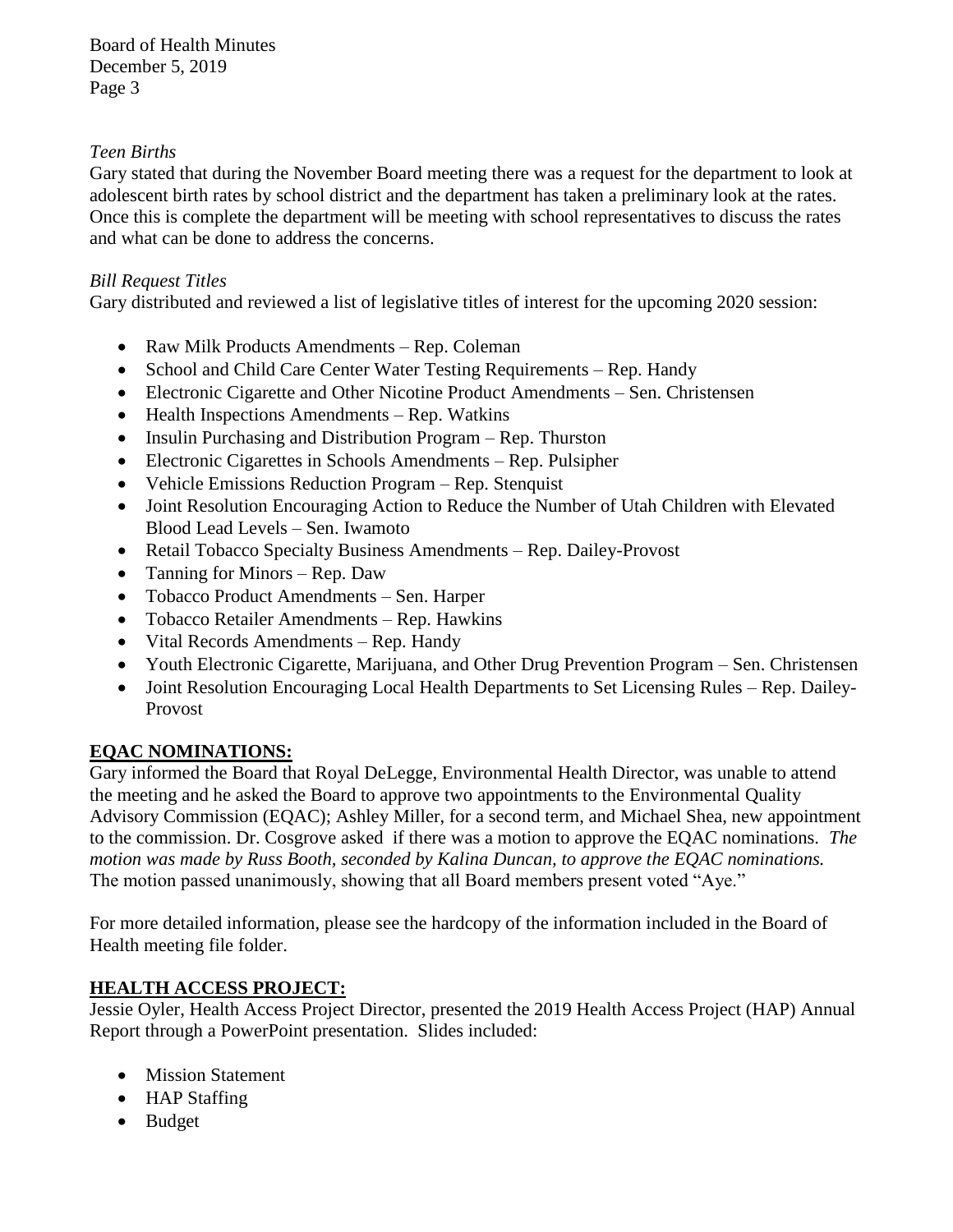- Volunteer Provider Network
- Partners
- Qualification of HAP Services
- Case Management
- Case Management (Slide 2)
- Case Management (Slide 3)
- Outreach & Enrollment Program
- Certified Application Counselors (CAC)
- Data Collection
- HAP Clients Demographics
- HAP Clients Demographics (Slide 2)
- Outcome Data Since HAP Began in 2002
- HAP & Oral Health Care Services
- Our Success
- Contact Info

Jessie introduced Leonard Bagalwa, HAP Case Manager, who discussed the work that he does on behalf of refugees in the community. Dr. Cosgrove asked if there was a motion to approve the 2020 HAP contract. *The motion was made by Michele Corigliano, seconded by Kalina Duncan, to approve the 2020 HAP contract.* The motion passed showing all Board members present voted "Aye."

For more detailed information, please see the hardcopy of the presentation and annual report included in the Board of Health meeting file folder.

# **GLENDALE COMMUNITY EVENT:**

Dorothy Adams, Deputy Director, presented information on the system mapping exercise held in the Glendale and Poplar Grove communities through a PowerPoint presentation. Slides included:

- Kresge Foundation Opportunity
- Role of Chief Health Strategist
- Our Department's Focus
- Over the Last Year
- Gaining Clarity
- Explore Forces
- Analyze Causes & Effects
- Create Loops
- Discover the Deep Structure
- Build a Map
- Craft Your Narrative
- Socialize and Iterate
- Finding Leverage + Acting Strategically
- Remain Present

For more detailed information, please see the hardcopy of the presentation included in the Board of Health meeting file folder.